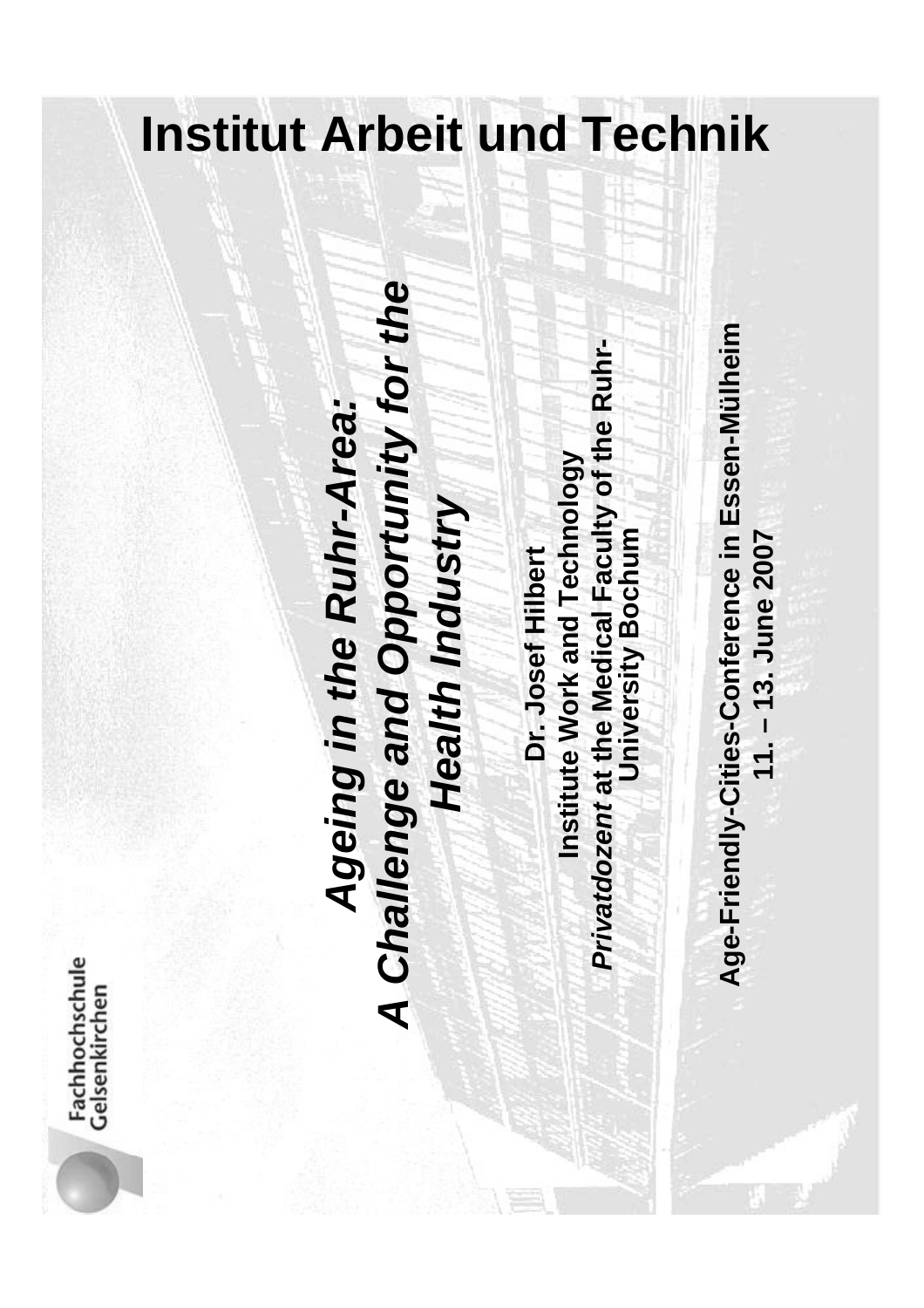# Basic information on demography in<br>the Ruhr<br>• Ruhr population will shrink from 5.3 mio (2005) to<br>4.8 mio. (2025) = - 500,000<br>• In parallel: numbers of 60-79 years old will grow<br>from 1.15 to 1.2 mio = + 60,000<br>• Numbers of

- 
- 
- -
- additional nursing places additional nursing places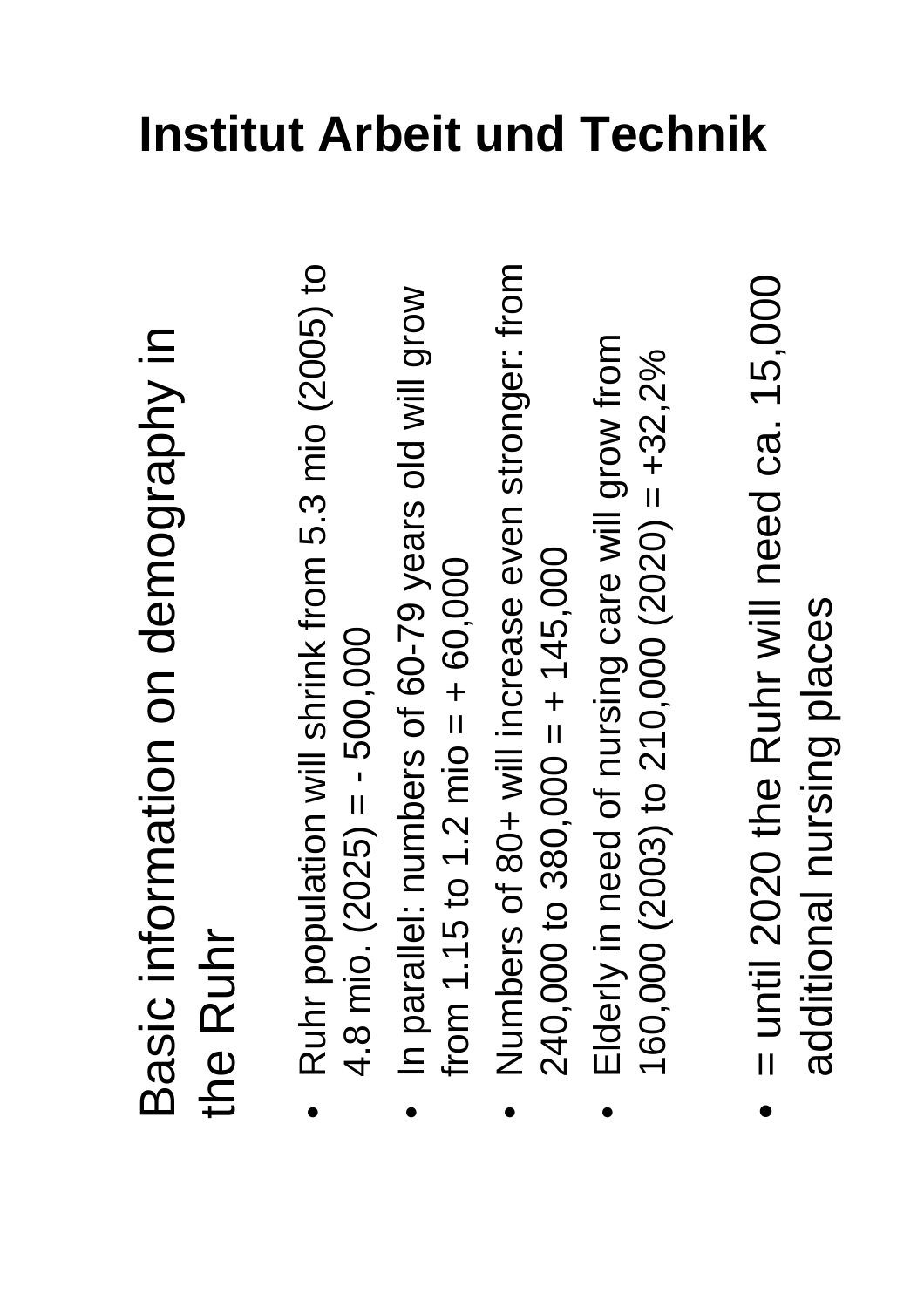Health and Ageing in the Ruhr Area:<br>The Results of the AFC-Focus-Group<br>Interviews (Interviews)<br>Advantages: Challenges:<br>• High standard of (Interviews) of the single patient<br>• High degree of (Interviews) the top specialist<br>

- 
- 
- 

- -
-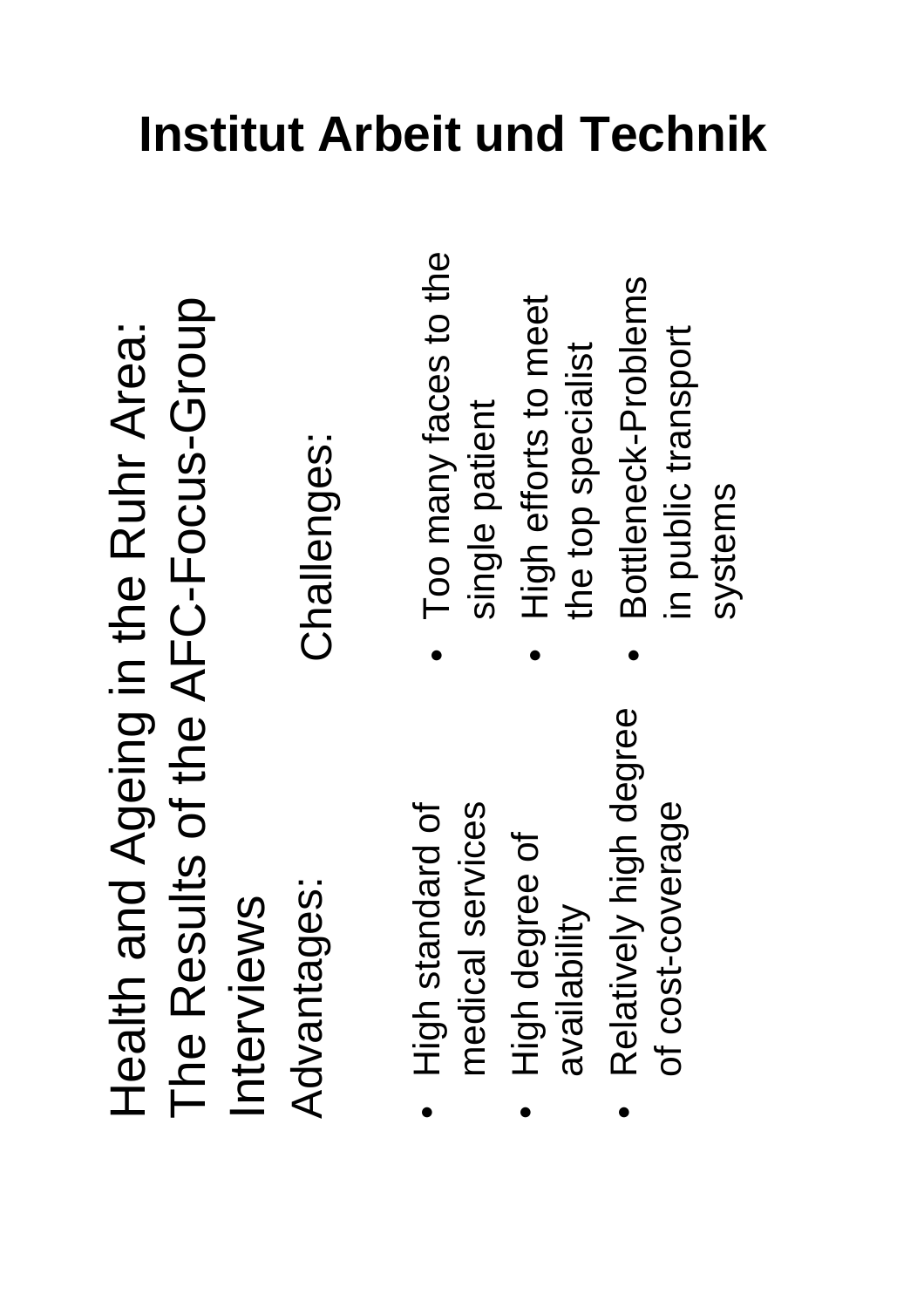Health and Ageing in the Ruhr Area: Health and Ageing in the Ruhr Area:<br>problems as seen by public health<br>research problems as seen by public health research

- 
- 
- Health status of elderly in the Ruhr area is below<br>German average<br>on treatment of chronical diseases needed<br>on treatment of chronical diseases needed<br>• Low degree of transmural integration between<br>hospitals, out-patient
	-
-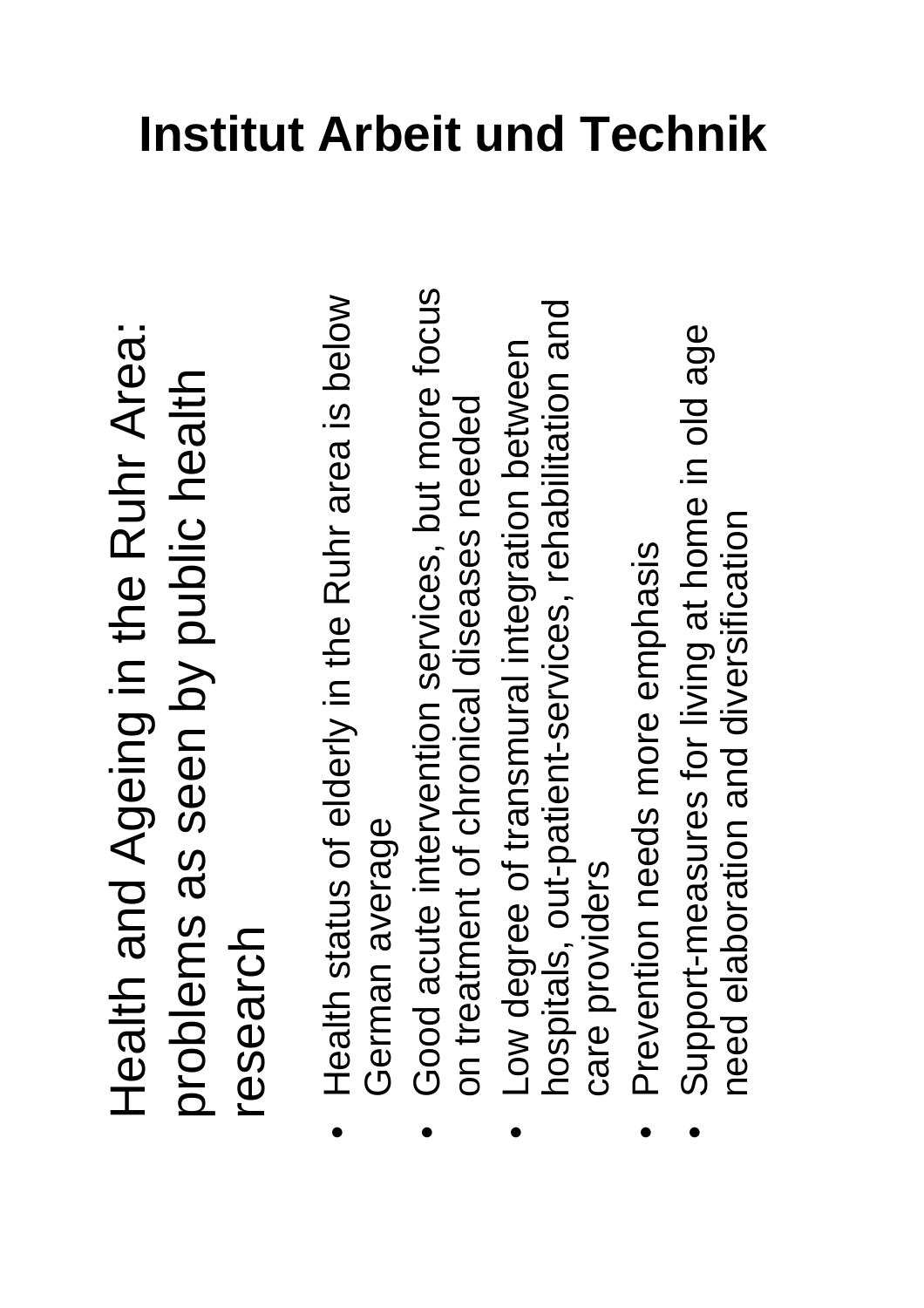The Ruhr Area: Piloting new approaches<br>for better health in old age results in<br>economic benefits for the region<br>• Beter health services will contribute to increase<br>• Willingness to stay in the Ruhr-Area in age<br>• Good solut

- 
-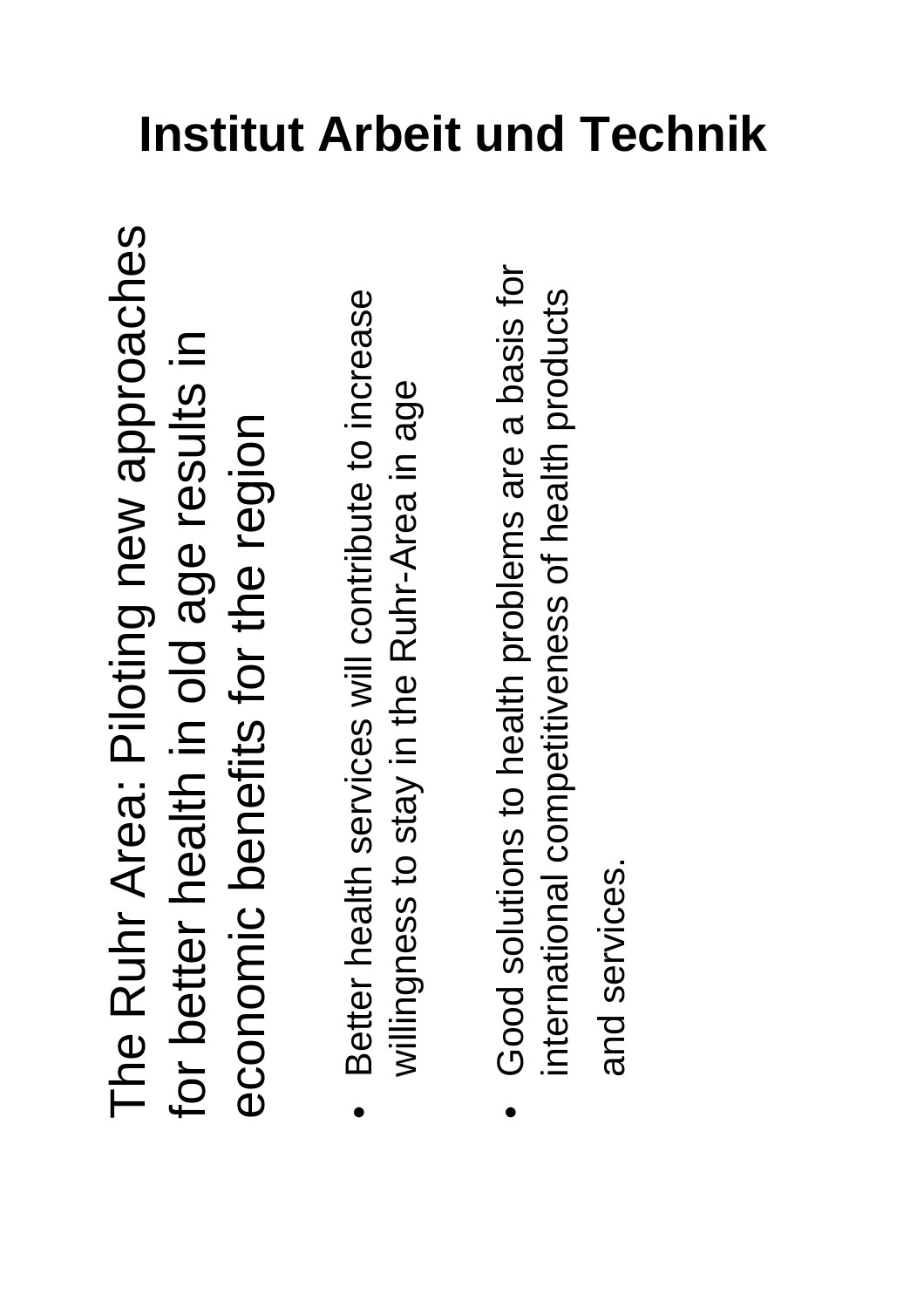# The Ruhr has started initiatives to both<br>health and wealth<br>wedEcon-Ruhr – a<br>joint initiative of Ruhr<br>Cities and health<br>business firms go for<br>developing quality and<br>innovation<br>innovation (suiture), silver<br>Economy engages in

- 
- making elderly more making elderly more self-confident self-confident





### **Institut Arbeit und Technik**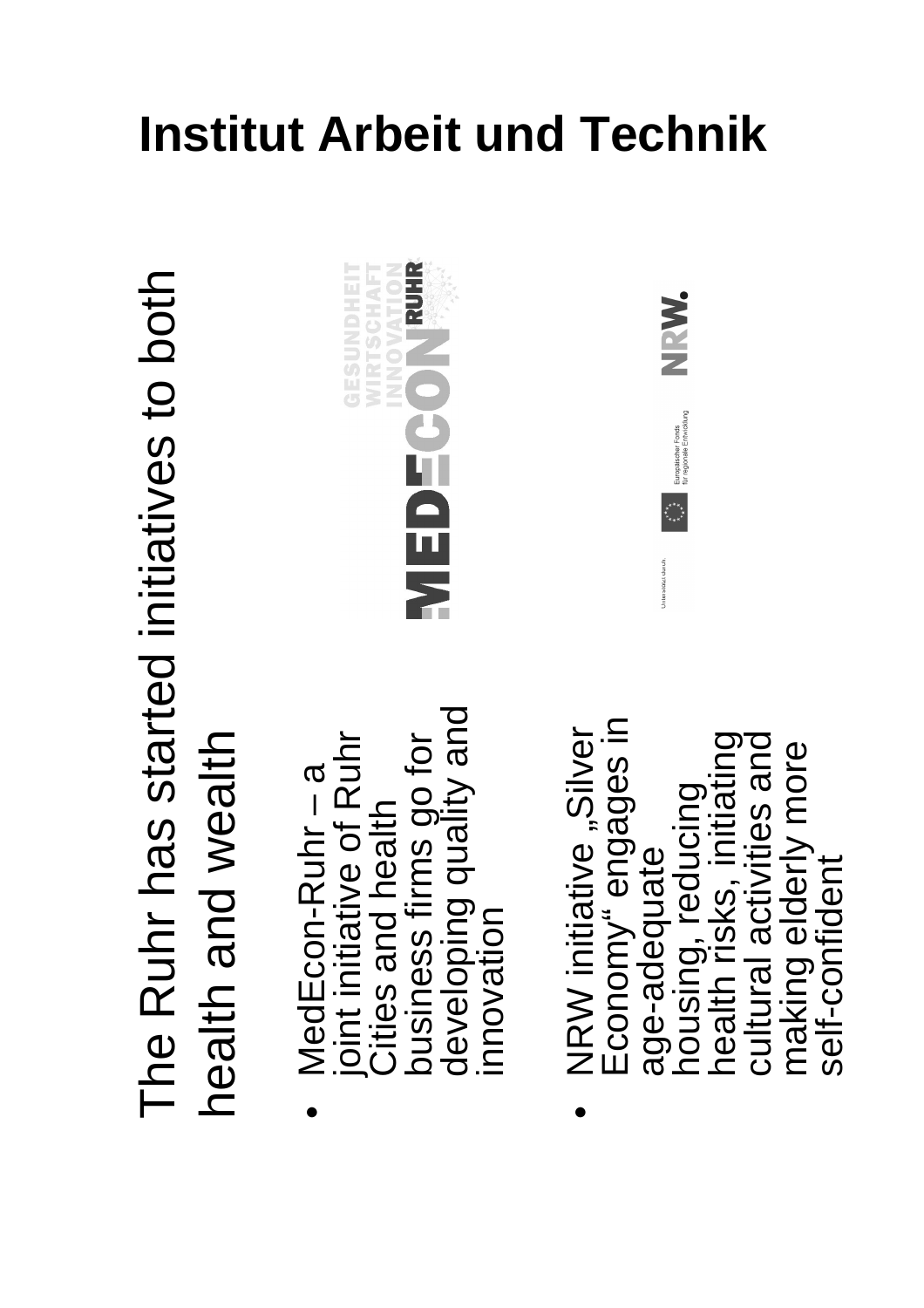## Selected Examples of Projects and<br>Initiatives<br>• Integrated health service networks for cancer and<br>cardiatric diseases<br>• Bridge-building between acute intervention and<br>• High-tech for better health: intelligent flats,<br>• Hig

- 
- -
- -
-